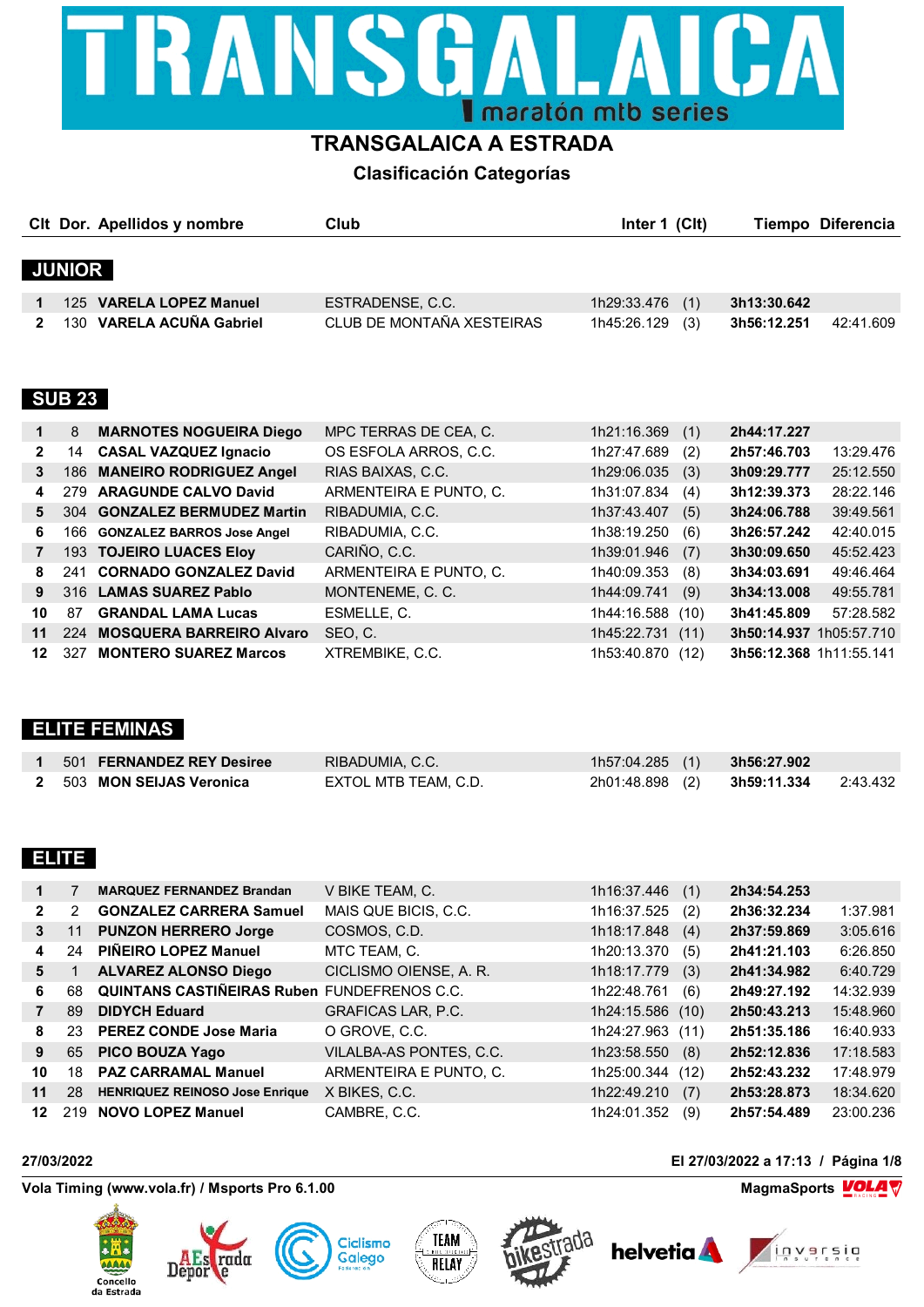# TRANSGA СA I maratón mtb series

#### **TRANSGALAICA A ESTRADA Clasificación Categorías**

|    |     | Clt Dor. Apellidos y nombre        | Club                          | Inter 1 (Clt)    |      |                         | Tiempo Diferencia |
|----|-----|------------------------------------|-------------------------------|------------------|------|-------------------------|-------------------|
| 13 | 39  | <b>REY DIEGUEZ Fernando</b>        | EXTOL MTB TEAM, C.D.          | 1h29:12.676      | (15) | 3h02:12.803             | 27:18.550         |
| 14 | 29  | <b>CUNDINS ORONS Ruben</b>         | MONTENEME, C. C.              | 1h29:09.713      | (14) | 3h03:42.764             | 28:48.511         |
| 15 | 64  | <b>PEREIRA GARCIA Jose Luis</b>    | CLUB DE MONTAÑA XESTEIRAS     | 1h30:24.710      | (16) | 3h06:18.797             | 31:24.544         |
| 16 | 71  | <b>NUÑEZ VIDAL Manuel</b>          | ARMENTEIRA E PUNTO, C.        | 1h32:27.180      | (19) | 3h08:48.961             | 33:54.708         |
| 17 | 104 | <b>MOLDES BUCETA David</b>         | ARMENTEIRA E PUNTO, C.        | 1h31:08.530      | (18) | 3h12:42.393             | 37:48.140         |
| 18 | 210 | <b>RIVAS PRADO Alain</b>           | BICICLISTAS GALEGOS, A.D.     | 1h33:03.612      | (21) | 3h12:48.511             | 37:54.258         |
| 19 | 299 | <b>PENA OTERO Roberto</b>          | VILALBA-AS PONTES, C.C.       | 1h33:03.472 (20) |      | 3h12:48.513             | 37:54.260         |
| 20 | 115 | <b>FERNANDEZ SCHEDLER Dominik</b>  | BURGAS BIKE TEAM, C.D.        | 1h33:12.293      | (22) | 3h12:50.912             | 37:56.659         |
| 21 | 260 | <b>MONTEAGUDO TRONCOSO David</b>   | ARMENTEIRA E PUNTO, C.        | 1h37:05.385      | (25) | 3h14:19.347             | 39:25.094         |
| 22 | 209 | <b>RIVAS PRADO Alberto</b>         | BICICLISTAS GALEGOS, A.D.     | 1h33:38.223      | (23) | 3h17:45.560             | 42:51.307         |
| 23 | 205 | <b>BLANCO MENDEZ Jorge</b>         | AVELAIÑAS, C.C.               | 1h37:20.130      | (26) | 3h17:47.842             | 42:53.589         |
| 24 | 294 | <b>MALGA PAZ Alberto</b>           | VAGALUME, C.                  | 1h39:46.655      | (28) | 3h19:08.554             | 44:14.301         |
| 25 | 141 | <b>CALVIÑO FROIZ Breogan</b>       | BTT TROTACUMES, C.            | 1h38:28.063      | (27) | 3h21:38.187             | 46:43.934         |
| 26 | 309 | <b>BLANCO LOPEZ Carlos</b>         | FUNDEFRENOS C.C.              | 1h40:16.533      | (30) | 3h22:56.991             | 48:02.738         |
| 27 | 167 | <b>BLANCO PANADEIROS Jose Raul</b> | MONTES DO DEZA, C.C.          | 1h39:48.461      | (29) | 3h27:18.721             | 52:24.468         |
| 28 |     | 244 LORES ROMAY Jacobo             | ARMENTEIRA E PUNTO, C.        | 1h43:06.356      | (31) | 3h28:39.634             | 53:45.381         |
| 29 |     | 183 GINZO MANSO David              | BICICLETAS CHINQUENA R.T., C. | 1h35:23.886      | (24) | 3h31:50.060             | 56:55.807         |
| 30 |     | 263 PEREIRO ALVARELLOS Alberto     | MONTES DO DEZA, C.C.          | 1h45:45.601      | (33) | 3h41:44.774 1h06:50.521 |                   |
| 31 | 227 | <b>SUAREZ PEREZ Gabriel</b>        | THC BIKE, C.                  | 1h47:55.928      | (34) | 3h43:19.340 1h08:25.087 |                   |
| 32 | 306 | VILLAMEDIANA MANEIRO Jose Ramon    | ARMENTEIRA E PUNTO, C.        | 1h47:56.842      | (35) | 3h43:29.691 1h08:35.438 |                   |
| 33 |     | 243 FERNANDEZ VIDAL Porfirio       | ARMENTEIRA E PUNTO, C.        | 1h47:59.323      | (36) | 3h45:45.090 1h10:50.837 |                   |
| 34 | 326 | <b>VILARIÑO SILVA Jorge</b>        | EXTOL MTB TEAM, C.D.          | 1h54:40.721      | (41) | 3h55:08.912 1h20:14.659 |                   |
| 35 | 214 | <b>MARTINEZ DIZ Gerardo</b>        | CODIGO BIKE TEAM, C.          | 1h45:16.310      | (32) | 3h55:28.062 1h20:33.809 |                   |
| 36 | 191 | <b>COSTOYA RODRIGUEZ Sergio</b>    | BTT TRASDEZA, C.              | 1h54:22.142      | (40) | 4h01:50.815 1h26:56.562 |                   |
| 37 | 187 | <b>IGLESIAS RODICIO Borja</b>      | MPC TERRAS DE CEA, C.         | 1h50:19.063      | (37) | 4h06:03.039 1h31:08.786 |                   |
| 38 |     | 140 RODRIGUEZ FERNANDEZ Diogo      | BTT TRASDEZA. C.              | 1h51:59.969      | (39) | 4h07:17.221 1h32:22.968 |                   |

### **MASTER FEMINAS**

| 502 MUÑOZ NARCISO Rebeca            | CLUB DE MONTAÑA XESTEIRAS | 1h49:08.194(1)  | 3h47:49.161 |           |
|-------------------------------------|---------------------------|-----------------|-------------|-----------|
| 2 504 DA SILVA SOUSA Sofia De Jesus | OS MOSQUETEIROS, C.C      | 1h54:04.595 (2) | 4h05:16.148 | 17:26.987 |

### **MASTER 30**

| $\mathbf 1$    | $\overline{4}$ | <b>GARCIA CASTAÑO Daniel</b>                            | CLUB DE MONTAÑA XESTEIRAS     | 1h17:29.756 | (1) | 2h38:00.436 |           |
|----------------|----------------|---------------------------------------------------------|-------------------------------|-------------|-----|-------------|-----------|
| $\mathbf{2}$   | 9              | <b>DIOS RIOS Cristobal</b>                              | CYCLING TEAM CABAÑAS, C.      | 1h19:54.864 | (2) | 2h41:42.662 | 3:42.226  |
| 3 <sup>1</sup> | $5^{\circ}$    | <b>VIDAL BARREIRO Gonzalo</b>                           | CLUB DE MONTAÑA XESTEIRAS     | 1h21:15.961 | (3) | 2h45:10.894 | 7:10.458  |
| 4              |                | 45 CANOSA BOUZADA Jose Carlos CLUB DE MONTAÑA XESTEIRAS |                               | 1h22:47.711 | (4) | 2h47:47.426 | 9:46.990  |
| 5              |                | 43 PEREZ GONZALEZ Brais                                 | <b>BURGAS BIKE TEAM, C.D.</b> | 1h22:48.076 | (5) | 2h47:50.625 | 9:50.189  |
| 6.             | 19             | <b>GUERRA MAGAN Antonio</b>                             | BIKESTRADA, P.C.              | 1h23:57.131 | (7) | 2h48:37.248 | 10:36.812 |
| 7              | 16             | <b>ACEBEDO CARPINTERO Daniel</b>                        | <b>BURGAS BIKE TEAM, C.D.</b> | 1h23:37.401 | (6) | 2h52:43.312 | 14:42.876 |

Vola Timing (www.vola.fr) / Msports Pro 6.1.00 **MagmaChanger 2012 12:00 MagmaChanger 2014** W

Depor











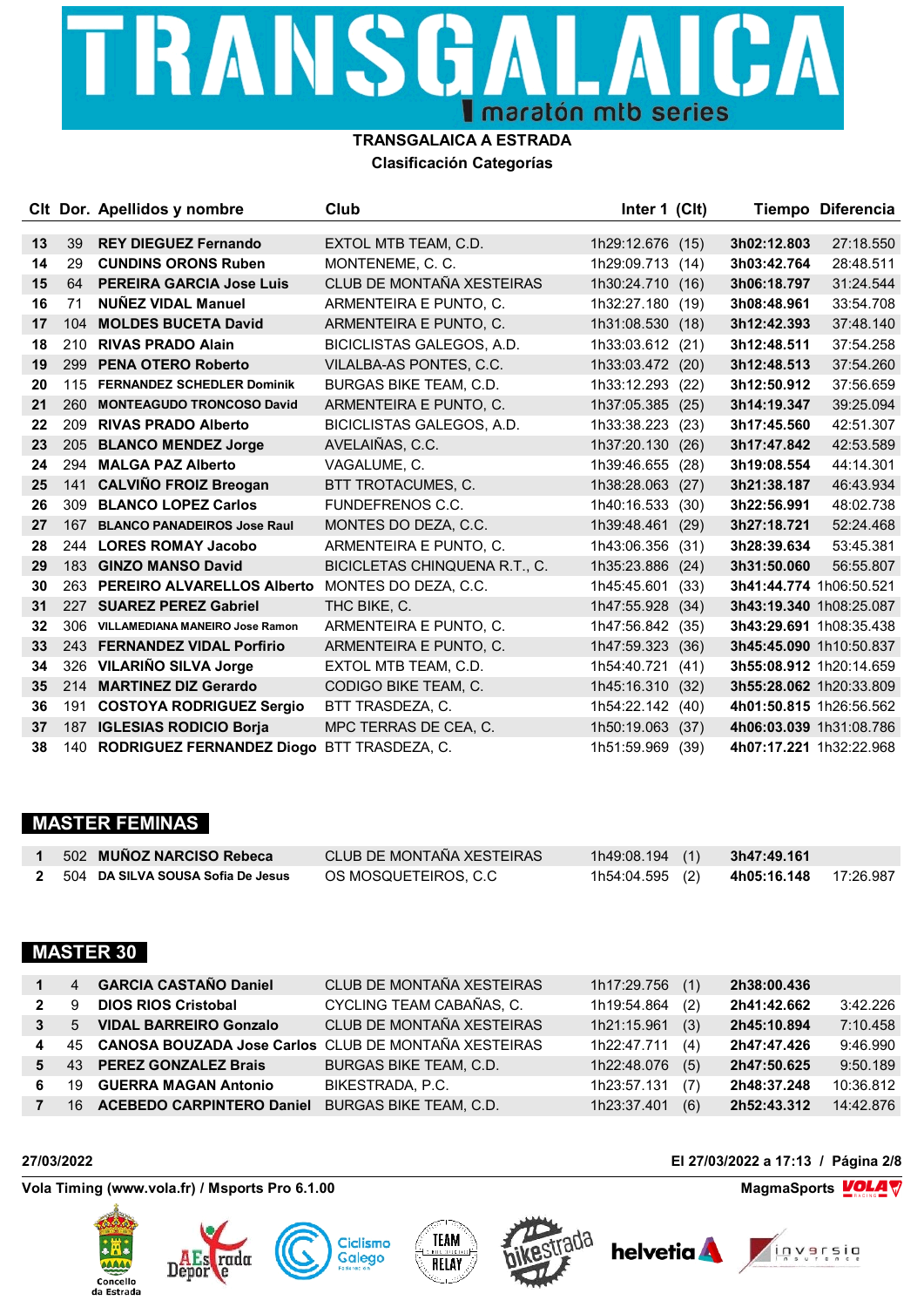# TRANSGA СA **I** maratón mtb series

#### **TRANSGALAICA A ESTRADA Clasificación Categorías**

|    |     | CIt Dor. Apellidos y nombre                  | Club                          | Inter 1 (Clt)    |     |             | Tiempo Diferencia |
|----|-----|----------------------------------------------|-------------------------------|------------------|-----|-------------|-------------------|
| 8  | 26  | <b>IGLESIAS CARBALLO Pablo</b>               | SANOMEDIO, A.C.D.             | 1h26:35.375 (12) |     | 2h54:05.800 | 16:05.364         |
| 9  | 12  | <b>SANCHEZ GONZALEZ Esteban</b>              | EXTOL MTB TEAM, C.D.          | 1h26:06.077 (10) |     | 2h55:19.460 | 17:19.024         |
| 10 | 46  | <b>LOPEZ PILLADO Lazaro</b>                  | EO, C.C.                      | 1h26:35.554 (13) |     | 2h57:53.022 | 19:52.586         |
| 11 | 61  | <b>PEREZ FERNANDEZ Jorge</b>                 | OS ESFOLA ARROS, C.C.         | 1h27:48.395 (14) |     | 2h57:54.282 | 19:53.846         |
| 12 | 51  | <b>GOMEZ SANJURJO Daniel</b>                 | SEIXO BRANCO, C.C.            | 1h25:58.586      | (9) | 2h58:16.829 | 20:16.393         |
| 13 | 105 | <b>DIOS RIOS Jorge</b>                       | ESTRADENSE, C.C.              | 1h26:35.337 (11) |     | 2h59:01.081 | 21:00.645         |
| 14 | 36  | <b>CAO COSTOYA Javier</b>                    | JARNACHAS, A.D.               | 1h29:12.156 (19) |     | 2h59:22.133 | 21:21.697         |
| 15 |     | 117 VAZQUEZ MARIÑAS David                    | MEDIA DUCIA, A.D.             | 1h29:09.713 (18) |     | 2h59:26.311 | 21:25.875         |
| 16 | 97  | <b>GONZALEZ PEREZ Jose Antonio</b>           | BARBANZA, C.C.                | 1h27:58.135 (16) |     | 2h59:26.951 | 21:26.515         |
| 17 | 47  | <b>CABADO PRADO Julio</b>                    | FRIOL, C.C.                   | 1h29:33.077 (21) |     | 3h02:05.256 | 24:04.820         |
| 18 | 50  | <b>CASAL REY Antonio</b>                     | GLOBAL DXT TEAM, C.D.         | 1h29:31.128 (20) |     | 3h02:23.865 | 24:23.429         |
| 19 | 58  | <b>DE ANDRES ARDA Anton</b>                  | PICARAÑA, A.D.C.              | 1h27:49.867 (15) |     | 3h02:47.079 | 24:46.643         |
| 20 | 196 | <b>FERNANDEZ LOPEZ Pablo</b>                 | NARON, C.C.                   | 1h29:56.678 (22) |     | 3h05:36.585 | 27:36.149         |
| 21 | 84  | <b>FIGUEIRO CALO Jose Ramon</b>              | OS AFORCADOS MTB, C.C.        | 1h30:56.490 (26) |     | 3h06:42.959 | 28:42.523         |
| 22 | 150 | TORRON VAZQUEZ-NOGUEROL Jacobo               | PICARAÑA, A.D.C.              | 1h30:30.528 (25) |     | 3h07:12.387 | 29:11.951         |
| 23 | 80  | <b>MOSQUERA VILLAVERDE Valentin</b>          | CLUB DE MONTAÑA XESTEIRAS     | 1h31:41.849 (28) |     | 3h07:15.285 | 29:14.849         |
| 24 | 251 | <b>RODRIGUEZ RIVAS Rafael</b>                | CLUB DE MONTAÑA XESTEIRAS     | 1h30:28.784 (24) |     | 3h09:36.609 | 31:36.173         |
| 25 | 188 | <b>MACHADO ARAUJO Diego</b>                  | MPC TERRAS DE CEA, C.         | 1h30:25.543 (23) |     | 3h09:53.691 | 31:53.255         |
| 26 | 302 | <b>ROMAN LEIROS Fabian</b>                   | VAGALUME, C.                  | 1h35:24.885 (36) |     | 3h11:10.225 | 33:09.789         |
| 27 | 54  | <b>GUERRA BLANCO Tito</b>                    | CLUB DE MONTAÑA XESTEIRAS     | 1h31:04.472 (27) |     | 3h11:21.102 | 33:20.666         |
| 28 | 72  | <b>REGO LOPEZ Marcos</b>                     | BTTEIROS COVA DA SERPE, C.    | 1h33:08.482 (30) |     | 3h11:58.541 | 33:58.105         |
| 29 | 276 | <b>VAZQUEZ MARTINEZ Daniel</b>               | IN SITU, C.C.                 | 1h32:11.522 (29) |     | 3h12:47.726 | 34:47.290         |
| 30 |     | 233 MACEIRAS FIGUEIRAS Adrian                | MUROS, C.C.                   | 1h36:30.528 (42) |     | 3h13:16.865 | 35:16.429         |
| 31 |     | 106 VARA FIDALGO Alberto                     | BURGAS BIKE TEAM, C.D.        | 1h34:02.594 (33) |     | 3h13:17.524 | 35:17.088         |
| 32 |     | 246 SUEIRO PUENTE Jorge                      | BUEU, C.C.                    | 1h35:23.819 (35) |     | 3h14:55.886 | 36:55.450         |
| 33 | 60  | <b>MARIÑO ESTEVEZ Sergio</b>                 | SANOMEDIO, A.C.D.             | 1h28:01.471 (17) |     | 3h14:57.985 | 36:57.549         |
| 34 | 63  | <b>LOMBARDIA FERNANDEZ Daniel</b>            | EO, C.C.                      | 1h34:01.818 (32) |     | 3h16:25.613 | 38:25.177         |
| 35 | 146 | <b>SOUTO MARTINEZ Yago</b>                   | OS MOSQUETEIROS, C.C.         | 1h36:04.605 (39) |     | 3h17:18.769 | 39:18.333         |
| 36 |     | 176 CAMPOS ALVAREZ David                     | BICICLETAS CHINQUENA R.T., C. | 1h34:08.424 (34) |     | 3h17:44.400 | 39:43.964         |
| 37 | 211 | <b>CORDO LAGE Simon</b>                      | X BIKES, C.C.                 | 1h36:28.085 (41) |     | 3h17:46.032 | 39:45.596         |
| 38 |     | 174 VIDAL TUBIO Juan Jose                    | RSBIKE.BOIRO, C.C.            | 1h35:54.565 (37) |     | 3h17:46.111 | 39:45.675         |
| 39 |     | 208 PAREDES RODRIGUEZ Ruben                  | BTTEIROS COVA DA SERPE, C.    | 1h37:09.838 (45) |     | 3h17:50.413 | 39:49.977         |
| 40 | 101 | PEREIRAS VAZQUEZ Nelson                      | DO SALNES, C.C.               | 1h33:20.421 (31) |     | 3h17:58.970 | 39:58.534         |
| 41 |     | 247 GARCIA BERMUDEZ Hector                   | MONTENEME, C. C.              | 1h39:33.523 (59) |     | 3h18:40.384 | 40:39.948         |
| 42 |     | 178 CARRERA LORENZO Benedicto                | SANOMEDIO, A.C.D.             | 1h37:54.849 (51) |     | 3h19:58.929 | 41:58.493         |
| 43 | 82  | <b>SILVA CORRAL Hugo</b>                     | POIO BIKE CLUB                | 1h36:14.220 (40) |     | 3h20:07.376 | 42:06.940         |
| 44 | 121 | QUINTEIRO LATAS Jose Manuel BTT TRASDEZA, C. |                               | 1h38:32.102 (53) |     | 3h20:18.234 | 42:17.798         |
| 45 |     | 202 PEREZ PORTELA Adrian                     | MONTES DO DEZA, C.C.          | 1h38:32.682 (54) |     | 3h20:32.075 | 42:31.639         |
| 46 |     | 136 GARCIA VARELA Santiago                   | ARMENTEIRA E PUNTO, C.        | 1h36:55.904 (43) |     | 3h21:05.918 | 43:05.482         |
| 47 | 111 | PEDREIRA ASENSIO Adrian                      | SEIXO BRANCO, C.C.            | 1h37:34.923 (49) |     | 3h21:58.093 | 43:57.657         |
| 48 | 160 | <b>MUIÑO RIAL Manuel</b>                     | SEIXO BRANCO, C.C.            | 1h37:35.768 (50) |     | 3h21:58.297 | 43:57.861         |
| 49 | 96  | <b>LOPEZ DEIROS Roberto</b>                  | ANCARES BIKE, C.              | 1h37:24.082 (48) |     | 3h22:09.536 | 44:09.100         |
| 50 |     | 282 CHOREN MAGARIÑOS Alberto                 | SPEEDCROSS, C.                | 1h41:38.046 (64) |     | 3h22:56.877 | 44:56.441         |
| 51 | 91  | <b>FERNANDEZ SCHEDLER Samuel</b>             | CODIGO BIKE TEAM, C.          | 1h37:17.987 (46) |     | 3h24:09.809 | 46:09.373         |

Vola Timing (www.vola.fr) / Msports Pro 6.1.00 **MagmaChanger 2012 1998 MagmaSports** MagmaSports **VOLA** 

Depor











**27/03/2022 El 27/03/2022 a 17:13 / Página 3/8**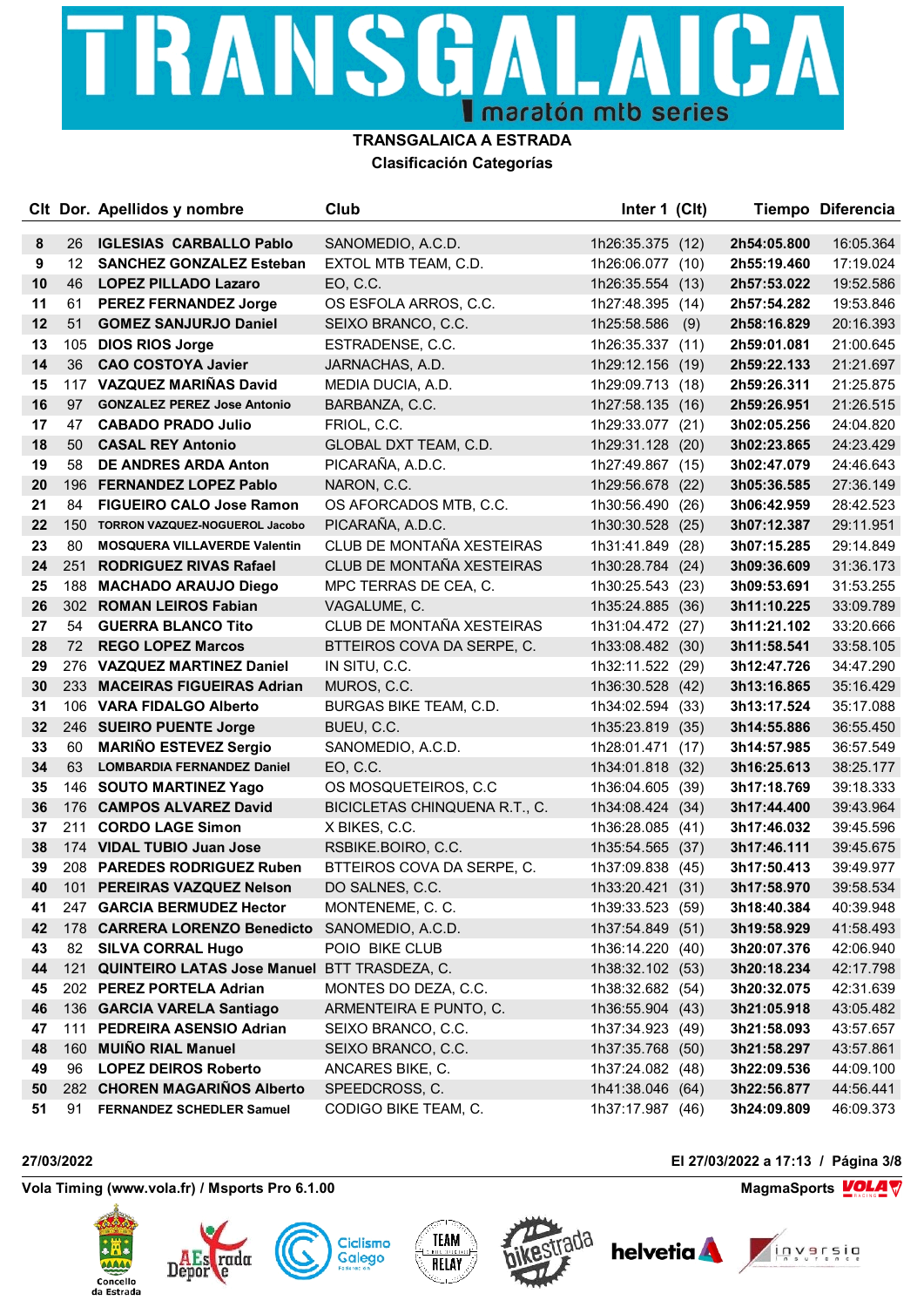# TRANSGA СA **I** maratón mtb series

#### **TRANSGALAICA A ESTRADA Clasificación Categorías**

|    |     | CIt Dor. Apellidos y nombre          | Club                      | Inter 1 (Clt)    |      |                         | Tiempo Diferencia       |
|----|-----|--------------------------------------|---------------------------|------------------|------|-------------------------|-------------------------|
| 52 | 319 | <b>GONZALEZ CASTRO Ismael</b>        | MASTER DA LOURIÑA, C.     | 1h38:46.172 (55) |      | 3h24:18.278             | 46:17.842               |
| 53 | 229 | <b>NUÑEZ DOMINGUEZ Ivan</b>          | MONFORTE, C.C.            | 1h41:23.731 (62) |      | 3h24:35.713             | 46:35.277               |
| 54 |     | 252 MARTINEZ DOMINGUEZ Jesus         | O TRISQUEL, C.C.          | 1h38:25.181 (52) |      | 3h24:43.496             | 46:43.060               |
| 55 |     | 232 GALLARDO LAGO Alfonso            | MUROS, C.C.               | 1h39:30.892 (58) |      | 3h26:44.921             | 48:44.485               |
| 56 |     | 143 VALES VARELA Jose Ivan           | BTT TRASDEZA, C.          | 1h37:21.408 (47) |      | 3h27:00.093             | 48:59.657               |
| 57 |     | 231 VIDAL SANDE Fernando             | MUROS, C.C.               | 1h39:30.771      | (57) | 3h27:22.813             | 49:22.377               |
| 58 |     | 182 AGRA CAJIDE Jose Ramon           | CLUB DE MONTAÑA XESTEIRAS | 1h36:04.081 (38) |      | 3h29:29.616             | 51:29.180               |
| 59 |     | 103 REBOREDO GONZALEZ Manuel Alberto | BTT TRASDEZA, C.          | 1h41:25.328 (63) |      | 3h30:56.845             | 52:56.409               |
| 60 | 206 | <b>RIEIRO ESPASANDIN David</b>       | MTB DUBRA, C.             | 1h40:57.833      | (61) | 3h31:05.808             | 53:05.372               |
| 61 | 308 | <b>BARCALA FARTO Aitor</b>           | BIKE O FACHO, C.          | 1h43:32.737 (66) |      | 3h32:09.648             | 54:09.212               |
| 62 |     | 236 VENTOSA CELA Ruben               | RIBADOULLA, A.S.D.        | 1h44:02.098 (69) |      | 3h33:34.739             | 55:34.303               |
| 63 | 201 | <b>RODRIGUEZ GALLEGO Daniel</b>      | MPC TERRAS DE CEA, C.     | 1h40:10.706      | (60) | 3h34:27.598             | 56:27.162               |
| 64 | 138 | <b>MORANDEIRA MATA Ivan</b>          | MONTE XALO, P.C.          | 1h42:03.216 (65) |      | 3h35:58.710             | 57:58.274               |
| 65 |     | 248 VAZQUEZ FEIJOO Jose Antonio      | BURGAS BIKE TEAM, C.D.    | 1h45:19.941 (72) |      | 3h36:59.532             | 58:59.096               |
| 66 |     | 245 BALO PORTAS Alejandro            | TOLEMIA BIKE, C.          | 1h44:01.898      | (68) | 3h37:53.113             | 59:52.677               |
| 67 | 305 | <b>GONZALEZ CALVO Jacobo</b>         | ERASTAQUI, C.C.           | 1h43:37.018 (67) |      | 3h37:54.245             | 59:53.809               |
| 68 | 286 | RODRIGUEZ FERNANDEZ Jose Carlos      | VIGUES, C.C.              | 1h46:05.899 (75) |      | 3h38:43.566 1h00:43.130 |                         |
| 69 | 173 | <b>OTERO IGLESIAS Carlos</b>         | ATENAS RUNNING VDA, C.    | 1h45:38.351 (74) |      | 3h38:47.055 1h00:46.619 |                         |
| 70 |     | 254 AMOEDO GARRIDO Gonzalo           | FORNELOS DE MONTES, A. D. | 1h46:28.280 (76) |      | 3h41:46.097 1h03:45.661 |                         |
| 71 | 164 | <b>SABARIS SILVA Diego</b>           | CLUB DE MONTAÑA XESTEIRAS | 1h45:34.015 (73) |      | 3h42:10.057 1h04:09.621 |                         |
| 72 | 274 | <b>NIETO IGLESIAS Domingo</b>        | RIBADUMIA, C.C.           | 1h47:16.443 (77) |      | 3h43:42.199 1h05:41.763 |                         |
| 73 | 268 | <b>GOYANES FRANCO Miguel</b>         | MONFORTE, C.C.            | 1h48:00.933 (81) |      | 3h46:39.601 1h08:39.165 |                         |
| 74 |     | 322 CASAL DABLANCA Santiago          | MEIRA, C.C.               | 1h47:22.814 (79) |      |                         | 3h47:13.538 1h09:13.102 |
| 75 | 311 | <b>NIETO IGLESIAS Elias</b>          | RIBADUMIA, C.C.           | 1h47:19.295 (78) |      | 3h48:45.359 1h10:44.923 |                         |
| 76 | 266 | <b>BELLO DOMINGUEZ Alejandro</b>     | SEIXO BRANCO, C.C.        | 1h51:14.568 (85) |      |                         | 3h51:21.680 1h13:21.244 |
| 77 |     | 321 ALONSO MIGUEZ Juan Manuel        | SANOMEDIO, A.C.D.         | 1h49:38.017 (84) |      | 3h52:14.841 1h14:14.405 |                         |
| 78 |     | 255 RODRIGUEZ OTERO Borja            | RSBIKE.BOIRO, C.C.        | 1h57:04.373 (87) |      | 3h56:31.977 1h18:31.541 |                         |
| 79 | 177 | POUSO SOÑORA Angel                   | TOXO, P.C.                | 1h49:09.524 (82) |      | 4h02:51.689 1h24:51.253 |                         |
| 80 | 94  | <b>MIRAMONTES IGLESIAS Ruben</b>     | BICI TOUPAS, C.C.         | 1h47:42.342 (80) |      | 4h04:14.357 1h26:13.921 |                         |
| 81 | 261 | <b>JIMENEZ RODRIGUEZ Cristobal</b>   | MPC TERRAS DE CEA, C.     | 1h49:30.846 (83) |      | 4h06:03.000 1h28:02.564 |                         |
| 82 | 269 | <b>FRAGA MARTINEZ Alejandro</b>      | AVELAIÑAS, C.C.           | 1h58:06.443      | (88) | 4h07:48.893 1h29:48.457 |                         |
| 83 | 223 | <b>FERNANDEZ VAZQUEZ Diego</b>       | SEO, C.                   | 1h58:42.615      | (90) | 4h16:52.003 1h38:51.567 |                         |
| 84 |     | 155 BALEATO CALVIÑO Jesus Manuel     | SEO, C.                   | 1h54:46.953 (86) |      | 4h16:52.716 1h38:52.280 |                         |

### **MASTER 40**

| $\mathbf 1$    |                 | 25 ROLLANO VILABOA Abel          | VAGALUME, C.                  | 1h21:16.103 (2) |     | 2h44:11.357 |          |
|----------------|-----------------|----------------------------------|-------------------------------|-----------------|-----|-------------|----------|
| $2^{\circ}$    | 10 <sup>1</sup> | PEREIRA SUAREZ Ivan              | CLUB DE MONTAÑA XESTEIRAS     | 1h21:15.198     | (1) | 2h44:11.871 | 0.514    |
| 3 <sup>1</sup> | 21              | <b>RODRIGUEZ RIVAS Antonio</b>   | OURENSE TERMAL, C.C.          | 1h22:47.775     | (3) | 2h47:01.766 | 2:50.409 |
| 4              |                 | 55 GOMEZ BESTILLEIRO Jose Manuel | CLUB DE MONTAÑA XESTEIRAS     | 1h23:32.072     | (5) | 2h48:04.466 | 3:53.109 |
| 5              |                 | 15 ACEVEDO RODRIGUEZ Delmiro     | <b>BURGAS BIKE TEAM, C.D.</b> | 1h22:48.820     | (4) | 2h48:37.781 | 4:26.424 |
| 6              | 62.             | <b>CANOSA CANOSA Uxio</b>        | OS ESFOLA ARROS, C.C.         | 1h23:32.242     | (6) | 2h51:38.608 | 7:27.251 |
| 7 <sup>7</sup> | 17              | <b>ABEAL ORGEIRA Jorge</b>       | 3AG, C.D.                     | 1h23:45.082     | (8) | 2h51:42.456 | 7:31.099 |

Vola Timing (www.vola.fr) / Msports Pro 6.1.00 **MagmaChanger Strutter and MagmaChanger MagmaSports** MagmaSports **MOLA** 

Depor









**27/03/2022 El 27/03/2022 a 17:13 / Página 4/8**



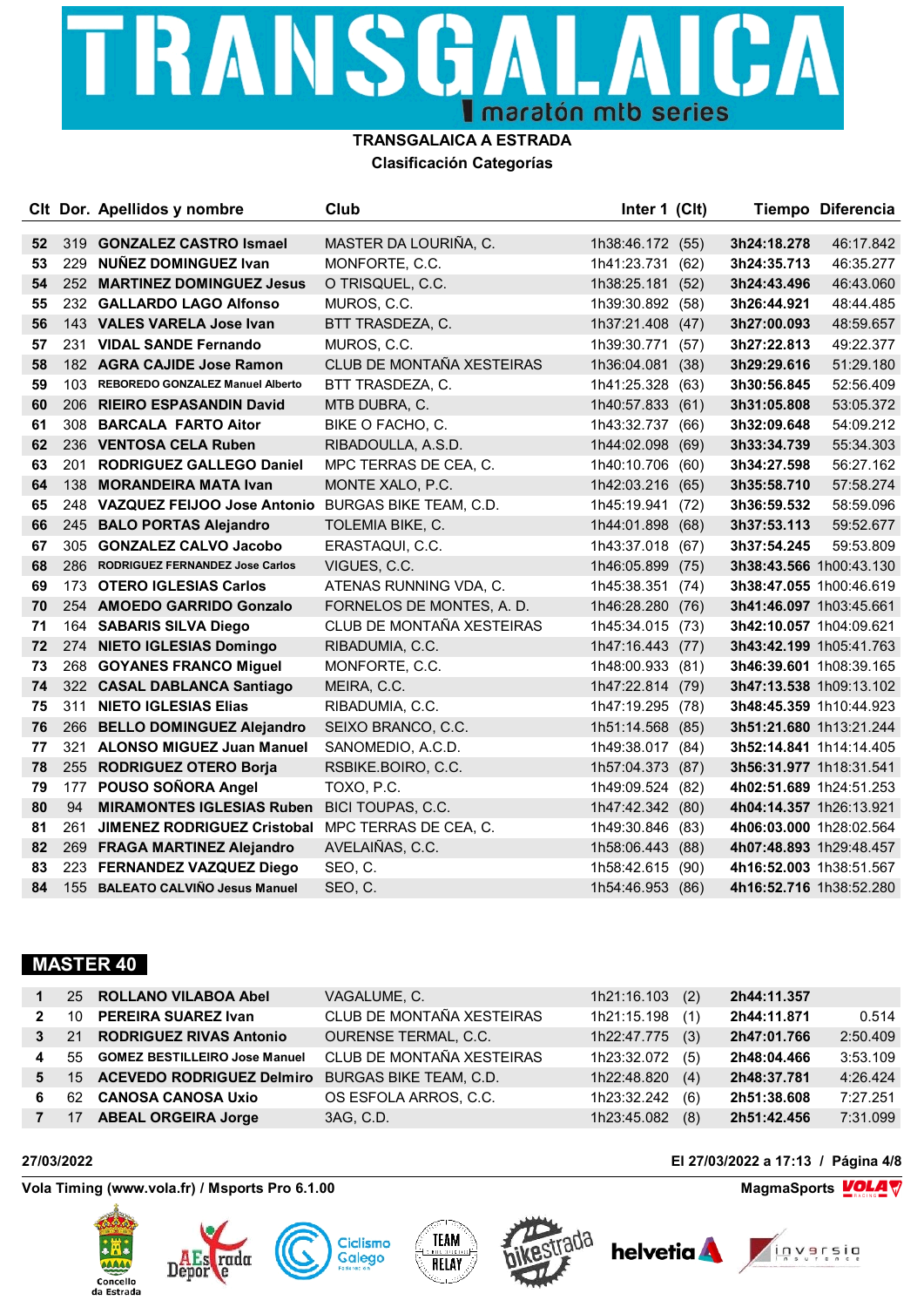## TRANSGA СA  $\Box$   $\Lambda$ **I** maratón mtb series

#### **TRANSGALAICA A ESTRADA Clasificación Categorías**

|    |     | CIt Dor. Apellidos y nombre                    | Club                          | Inter 1 (Clt)    |      |             | Tiempo Diferencia |
|----|-----|------------------------------------------------|-------------------------------|------------------|------|-------------|-------------------|
| 8  | 92  | <b>PEREZ COTELO Carlos Alberto</b>             | 3AG, C.D.                     | 1h24:27.752 (11) |      | 2h51:42.716 | 7:31.359          |
| 9  | 32  | <b>NEIRA DIEGUEZ Alberto</b>                   | CLUB DE MONTAÑA XESTEIRAS     | 1h24:30.463 (14) |      | 2h52:07.203 | 7:55.846          |
| 10 | 41  | <b>MONTES VARELA Marcos</b>                    | CLUB DE MONTAÑA XESTEIRAS     | 1h24:21.165      | (9)  | 2h52:13.000 | 8:01.643          |
| 11 | 38  | <b>FERNANDEZ PAMPIN Yago</b>                   | BICI VERDE, C.C.              | 1h23:32.971      | (7)  | 2h52:57.832 | 8:46.475          |
| 12 | 31  | <b>VALIÑA AMEIJENDA Carlos</b>                 | 3AG, C.D.                     | 1h24:28.746 (12) |      | 2h53:12.454 | 9:01.097          |
| 13 | 20  | <b>SUAREZ RODRIGUEZ Jose Manuel</b>            | BICI O CON, C.                | 1h24:30.791 (15) |      | 2h53:23.600 | 9:12.243          |
| 14 | 59  | <b>LORENZO BALSA Jorge</b>                     | TRES LUNAS VALDEORRAS, C.D.   | 1h26:30.188 (16) |      | 2h54:05.795 | 9:54.438          |
| 15 | 67  | PEÑA ALVAREZ Marcos                            | 3AG, C.D.                     | 1h24:29.173 (13) |      | 2h55:35.138 | 11:23.781         |
| 16 | 221 | <b>MASCATO FERNANDEZ Yago</b>                  | TOXO, P.C.                    | 1h29:44.247 (23) |      | 2h58:08.929 | 13:57.572         |
| 17 | 34  | <b>FERREIRO OTERO Marco Antonio</b>            | BTTEIROS COVA DA SERPE, C.    | 1h26:50.097 (17) |      | 2h59:36.457 | 15:25.100         |
| 18 | 44  | LODEIRO RODRIGUEZ Jose Javier                  | TAMBRE BIKE, C.C.             | 1h29:05.429 (19) |      | 3h00:58.345 | 16:46.988         |
| 19 | 42  | <b>LOIS BARREIRO Ernesto</b>                   | BELA OTERO, C.C.              | 1h29:27.096 (20) |      | 3h02:12.946 | 18:01.589         |
| 20 | 57  | <b>DEUS GOMEZ Jose Manuel</b>                  | OS ESFOLA ARROS, C.C.         | 1h29:43.306 (22) |      | 3h02:27.746 | 18:16.389         |
| 21 | 213 | <b>CARDOSO COSTA Nelson Jose</b>               | OS MOSQUETEIROS, C.C.         | 1h28:58.942 (18) |      | 3h02:38.638 | 18:27.281         |
| 22 | 83  | <b>SILVA GARCIA Javier</b>                     | OS AFORCADOS MTB, C.C.        | 1h30:55.916 (27) |      | 3h03:34.254 | 19:22.897         |
| 23 | 66  | <b>FIGUEIRO CASTRO Jose Manuel</b>             | CLUB DE MONTAÑA XESTEIRAS     | 1h29:32.560 (21) |      | 3h04:58.173 | 20:46.816         |
| 24 | 69  | <b>HERBELLO MARZAN Manuel Alberto</b>          | QUEBICI-MARCISPORT, C.        | 1h30:34.712 (25) |      | 3h05:10.266 | 20:58.909         |
| 25 | 49  | <b>FONTAN TRONCOSO Roberto</b>                 | CORBELO, C.C.                 | 1h30:28.487 (24) |      | 3h05:49.305 | 21:37.948         |
| 26 |     | 131 GARCIA DUBRA Juan                          | 3AG, C.D.                     | 1h32:03.220 (35) |      | 3h05:55.754 | 21:44.397         |
| 27 | 170 | <b>DEZA SAEZ Ringo</b>                         | CORBELO, C.C.                 | 1h33:13.772 (39) |      | 3h06:17.365 | 22:06.008         |
| 28 | 74  | <b>SUEIRO RODRIGUEZ Oscar</b>                  | BICICLETAS CHINQUENA R.T., C. | 1h31:03.958 (28) |      | 3h06:53.946 | 22:42.589         |
| 29 | 249 | <b>MUÑIZ ALVAREZ Juan Jose</b>                 | O GROVE, C.C.                 | 1h31:38.258 (31) |      | 3h07:09.566 | 22:58.209         |
| 30 |     | 133 GUEDE GARCIA Luis Alberto                  | BURGAS BIKE TEAM, C.D.        | 1h31:43.202 (34) |      | 3h07:12.446 | 23:01.089         |
| 31 | 137 | RECAREY BECERRA Manuel Alejandro               | ARTEIXO-MB3, C.C.             | 1h31:04.165 (29) |      | 3h07:50.278 | 23:38.921         |
| 32 | 81  | <b>FERREIRO MOLEDO Francisco</b>               | AVELAIÑAS, C.C.               | 1h31:41.171 (32) |      | 3h07:53.416 | 23:42.059         |
| 33 | 70  | <b>CEREZO CERVANTES Francisco Javier</b>       | ALBURIDERS CLUB CICLISTA      | 1h30:40.511      | (26) | 3h08:21.037 | 24:09.680         |
| 34 | 129 | <b>GARCIA GONZALEZ Jose</b>                    | BURGAS BIKE TEAM, C.D.        | 1h32:26.803 (36) |      | 3h10:05.037 | 25:53.680         |
| 35 |     | 114 VALDES CASTRO Jorge                        | BURGAS BIKE TEAM, C.D.        | 1h34:03.441      | (42) | 3h10:29.573 | 26:18.216         |
| 36 | 100 | <b>BORRAJO VILA Felix</b>                      | ADO MOURE, C.C.               | 1h33:04.901 (37) |      | 3h10:55.954 | 26:44.597         |
| 37 | 285 | <b>BARREIRO MARTINEZ Juan Alberto</b>          | XTREMBIKE, C.C.               | 1h36:27.327 (49) |      | 3h12:01.020 | 27:49.663         |
| 38 | 53  | <b>INSUA GARCIA Isaac</b>                      | OS ESFOLA ARROS, C.C.         | 1h31:41.849      | (33) | 3h12:24.337 | 28:12.980         |
| 39 | 88  | <b>SUAREZ SOUTO David</b>                      | QUEBICI-MARCISPORT, C.        | 1h33:09.121      | (38) | 3h13:04.192 | 28:52.835         |
| 40 | 110 | <b>GOMEZ GOMEZ Francisco Javie FARTO, C.C.</b> |                               | 1h33:42.342 (41) |      | 3h13:14.664 | 29:03.307         |
| 41 |     | 303 SOLLA CASTRO Oscar                         | FARTO, C.C.                   | 1h36:34.363 (51) |      | 3h13:29.506 | 29:18.149         |
| 42 | 281 | <b>ANDRES LAGO Jonathan</b>                    | PLAN C, C.D.                  | 1h36:36.096 (53) |      | 3h13:50.433 | 29:39.076         |
| 43 | 284 | <b>GOMES ROCA Bruno Manuel</b>                 | O PINO MONTAEVAI, C.          | 1h37:57.128 (60) |      | 3h14:52.784 | 30:41.427         |
| 44 |     | 169 PENA CARAMES Fernando                      | MONTES DO DEZA, C.C.          | 1h36:34.786 (52) |      | 3h15:30.727 | 31:19.370         |
| 45 | 237 | <b>COSTA VAZQUEZ Jesus Antonio</b>             | BTT ULTREIA, C.               | 1h35:28.135 (44) |      | 3h15:38.458 | 31:27.101         |
| 46 | 298 | <b>MALGA PAZ Antonio</b>                       | VAGALUME, C.                  | 1h35:54.663 (46) |      | 3h16:18.500 | 32:07.143         |
| 47 | 139 | <b>MATO CAMIÑO Jose Miguel</b>                 | BIKESTRADA, P.C.              | 1h35:55.969 (47) |      | 3h16:24.189 | 32:12.832         |
| 48 | 230 | <b>CAAMAÑO SESTAYO Santiago</b>                | MUROS, C.C.                   | 1h36:30.706 (50) |      | 3h16:47.379 | 32:36.022         |
| 49 | 216 | <b>OTERO GAMALLO Sergio</b>                    | RAPIDOS DE XEVE, C            | 1h38:03.568 (61) |      | 3h18:03.143 | 33:51.786         |
| 50 |     | 323 LEIVA SOUTIÑO Ivan                         | OS MOSQUETEIROS, C.C          | 1h39:43.932 (72) |      | 3h18:19.167 | 34:07.810         |
| 51 |     | 204 ESPERON SARTAL Genaro                      | POIO BIKE CLUB                | 1h38:54.153 (66) |      | 3h18:40.506 | 34:29.149         |

Vola Timing (www.vola.fr) / Msports Pro 6.1.00 **MagmaChanger 2012 12:00 MagmaChanger 2014** W

Depor











**27/03/2022 El 27/03/2022 a 17:13 / Página 5/8**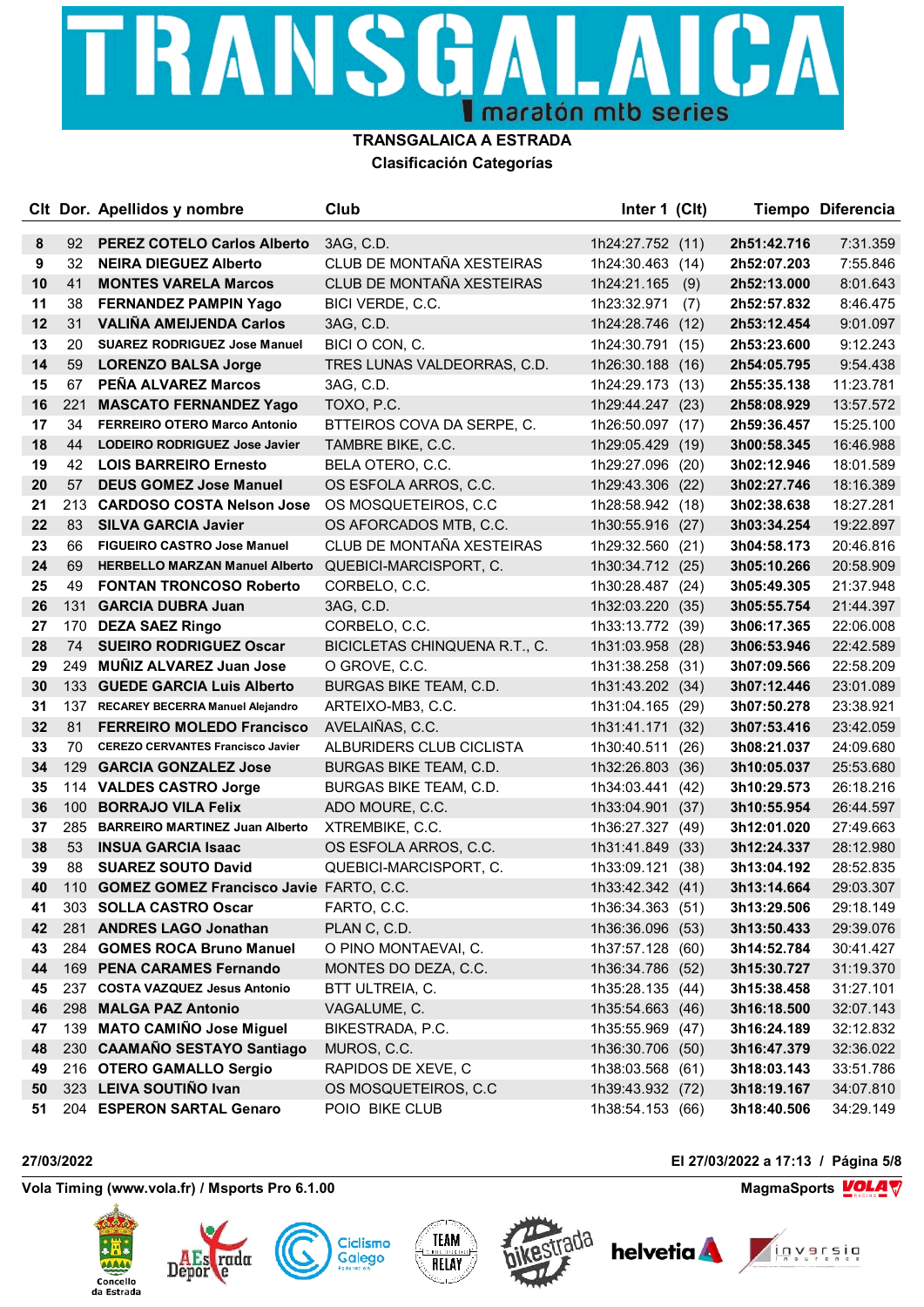## TRANSGA СA  $\blacksquare'$ **I** maratón mtb series

#### **TRANSGALAICA A ESTRADA Clasificación Categorías**

|    |     | CIt Dor. Apellidos y nombre          | Club                        | Inter 1 (Clt)     |      |                         | Tiempo Diferencia |
|----|-----|--------------------------------------|-----------------------------|-------------------|------|-------------------------|-------------------|
| 52 | 190 | <b>OTERO RODRIGUEZ Juan Manuel</b>   | RIBADUMIA, C.C.             | 1h35:28.566 (45)  |      | 3h18:49.082             | 34:37.725         |
| 53 |     | 118 VAZQUEZ CARRO Javier             | MONTE XALO, P.C.            | 1h36:23.477 (48)  |      | 3h18:50.904             | 34:39.547         |
| 54 | 240 | <b>JIMENEZ ESTRADA Antonio</b>       | BICI VERDE, C.C.            | 1h38:59.103 (67)  |      | 3h19:54.173             | 35:42.816         |
| 55 |     | 112 GARCIA MORRONDO Antonio          | POIO BIKE CLUB              | 1h37:23.158 (57)  |      | 3h20:06.914             | 35:55.557         |
| 56 |     | 102 MARTIN VARELA Alberto            | BICI O CON, C.              | 1h39:28.714 (69)  |      | 3h20:37.533             | 36:26.176         |
| 57 |     | 228 COUSO MARTINEZ Javier            | FARTO, C.C.                 | 1h39:31.294 (70)  |      | 3h20:53.589             | 36:42.232         |
| 58 |     | 184 IGLESIAS ARNEJO Jose             | MTB DUBRA, C.               | 1h38:52.912 (64)  |      | 3h21:25.876             | 37:14.519         |
| 59 | 109 | <b>CABALLERO IGLESIAS Fernando</b>   | BICI O CON, C.              | 1h37:14.385 (56)  |      | 3h21:32.555             | 37:21.198         |
| 60 |     | 198 HERNANDO FERNANDEZ Raul          | MILAGROSA, C.C.             | 1h37:25.451 (59)  |      | 3h23:06.188             | 38:54.831         |
| 61 | 207 | <b>MARTINEZ PEREZ Raul</b>           | NARON, C.C.                 | 1h38:38.649 (63)  |      | 3h23:19.818             | 39:08.461         |
| 62 | 120 | <b>FERNANDEZ CANOSSA Gustavo</b>     | <b>OURENSE TERMAL, C.C.</b> | 1h37:11.837 (55)  |      | 3h23:25.313             | 39:13.956         |
| 63 | 301 | <b>FERNANDEZ FERNANDEZ Ruben</b>     | X BIKES, C.C.               | 1h39:56.173 (76)  |      | 3h23:36.590             | 39:25.233         |
| 64 |     | 154 RODRIGUEZ COLLAZO Javier         | NOELA, P.C.                 | 1h31:09.759 (30)  |      | 3h24:59.580             | 40:48.223         |
| 65 |     | 108 FREIRE GALLEGO Javier            | ADO MOURE, C.C.             | 1h35:23.937 (43)  |      | 3h25:26.895             | 41:15.538         |
| 66 |     | 144 VAZQUEZ URBINA Juan Carlos       | BTT TRASDEZA, C.            | 1h37:25.160 (58)  |      | 3h26:05.581             | 41:54.224         |
| 67 |     | 212 CALVO MANTEIGA Jose              | MONTES DO DEZA, C.C.        | 1h39:48.754 (74)  |      | 3h26:06.481             | 41:55.124         |
| 68 |     | 215 JORGE BERNARDEZ Juan Carlos      | MONTES DO DEZA, C.C.        | 1h40:08.853 (78)  |      | 3h26:21.134             | 42:09.777         |
| 69 | 142 | <b>NOGUEIRA CANCELA Javier</b>       | CORBELO, C.C.               | 1h39:55.017 (75)  |      | 3h27:18.721             | 43:07.364         |
| 70 | 259 | <b>GONZALEZ SOUTO Luis</b>           | BTT TRASDEZA, C.            | 1h39:46.596 (73)  |      | 3h27:18.741             | 43:07.384         |
| 71 | 149 | <b>SAAVEDRA GONZALEZ Victor Jose</b> | CLUB DE MONTAÑA XESTEIRAS   | 1h40:08.249 (77)  |      | 3h27:50.377             | 43:39.020         |
| 72 | 180 | <b>GARCIA LOPEZ Javier</b>           | CIDADE DE SANTIAGO, CC      | 1h43:28.407 (83)  |      | 3h28:51.260             | 44:39.903         |
| 73 |     | 123 AÑON CEAN Carlos                 | MEDIA DUCIA, A.D.           | 1h38:07.008 (62)  |      | 3h29:12.334             | 45:00.977         |
| 74 |     | 218 LODEIRO RODRIGUEZ Luis Alberto   | TAMBRE BIKE, C.C.           | 1h41:16.495 (81)  |      | 3h29:23.685             | 45:12.328         |
| 75 | 238 | <b>GONZALEZ BERMEJO Miguel Angel</b> | SEIXO BRANCO, C.C.          | 1h40:13.765 (79)  |      | 3h29:35.078             | 45:23.721         |
| 76 |     | 153 RUBIO MORENO Julio               | XTREMBIKE, C.C.             | 1h40:54.529 (80)  |      | 3h31:08.020             | 46:56.663         |
| 77 |     | 203 LOPEZ GONZALEZ Ruben             | BURGAS BIKE TEAM, C.D.      | 1h39:10.386 (68)  |      | 3h31:51.736             | 47:40.379         |
| 78 | 77  | <b>COUSILLAS FIGUEIRAS Gines</b>     | 3AG, C.D.                   | 1h33:18.533 (40)  |      | 3h33:01.488             | 48:50.131         |
| 79 | 90  | <b>VELOSO BLANCO Diego</b>           | BICI O CON, C.              | 1h49:47.505 (96)  |      | 3h35:37.861             | 51:26.504         |
| 80 |     | 273 ALVAREZ GOMEZ Nicolas            | MONTEFERRO BIKE CLUB        | 1h47:58.354 (91)  |      | 3h37:59.849             | 53:48.492         |
| 81 | 128 | <b>SOTO CAMPOS Alberto</b>           | ARTEIXO-MB3, C.C.           | 1h39:43.472 (71)  |      | 3h38:38.525             | 54:27.168         |
| 82 | 293 | <b>DIOS COCHON Manuel</b>            | POIO BIKE CLUB              | 1h44:13.997 (85)  |      | 3h38:40.976             | 54:29.619         |
| 83 |     | 132 FEAL FELPETO Francisco           | TERRAS DO EUME, C.C.        | 1h45:41.017 (88)  |      | 3h39:17.377             | 55:06.020         |
| 84 | 148 | <b>DIOS TORRES Manuel</b>            | X BIKES, C.C.               | 1h45:55.622 (89)  |      | 3h41:43.992             | 57:32.635         |
| 85 | 163 | <b>MARTINEZ CHEDAS Jesus Ramon</b>   | ESMELLE, C.                 | 1h45:25.000 (87)  |      | 3h41:45.100             | 57:33.743         |
| 86 | 296 | <b>BARJA SORDO Jose Angel</b>        | COYOTE PEDAL TERRA CHA, C.  | 1h44:09.389       | (84) | 3h41:47.717             | 57:36.360         |
| 87 | 175 | <b>MENAN REGUERA Antonio Luis</b>    | FRIOL, C.C.                 | 1h44:35.838 (86)  |      | 3h43:16.128             | 59:04.771         |
| 88 |     | 267 GONTAN OTERO Juan Manuel         | BICIS OLIVEIRA, C.C.        | 1h54:38.381 (103) |      | 3h49:01.864 1h04:50.507 |                   |
| 89 | 257 | <b>DIOS CASALDERREY Salvador</b>     | <b>BIKINEROS</b>            | 1h51:17.551 (99)  |      | 3h51:36.817 1h07:25.460 |                   |
| 90 | 253 | <b>SANTORO ALONSO Ruben</b>          | FORNELOS DE MONTES, A. D.   | 1h50:03.157 (97)  |      | 3h51:51.779 1h07:40.422 |                   |
| 91 | 295 | <b>RODRIGUEZ BELLO Jose Manuel</b>   | COYOTE PEDAL TERRA CHA, C.  | 1h51:37.226 (100) |      | 3h55:57.161 1h11:45.804 |                   |
| 92 |     | 197 TIRADO VAL Miguel                | EL PUERTO BWS, C.           | 1h49:24.640 (95)  |      | 3h56:23.225 1h12:11.868 |                   |
| 93 | 172 | <b>CIDRAS CARBALLAL Jorge</b>        | POIO BIKE CLUB              | 1h48:45.516 (93)  |      | 3h57:40.588 1h13:29.231 |                   |
| 94 |     | 320 ARES VAZQUEZ Marcos              | CORBELO, C.C.               | 1h55:39.105 (106) |      | 3h59:22.033 1h15:10.676 |                   |
| 95 |     | 262 PEON DIOS Javier                 | FORNELOS DE MONTES, A. D.   | 1h53:47.464 (102) |      | 4h00:29.084 1h16:17.727 |                   |

**Vola Timing (www.vola.fr) / Msports Pro 6.1.00 MagmaChanger 3.1.00 MagmaChanger 3.1.00 MagmaChanger 3.1.00 MagmaChanger 3.1.00 MagmaChanger 3.1.00 MagmaChanger 3.1.00 MagmaChanger 3.1.00 MagmaChanger 3.1.0** 

Depor









**27/03/2022 El 27/03/2022 a 17:13 / Página 6/8**

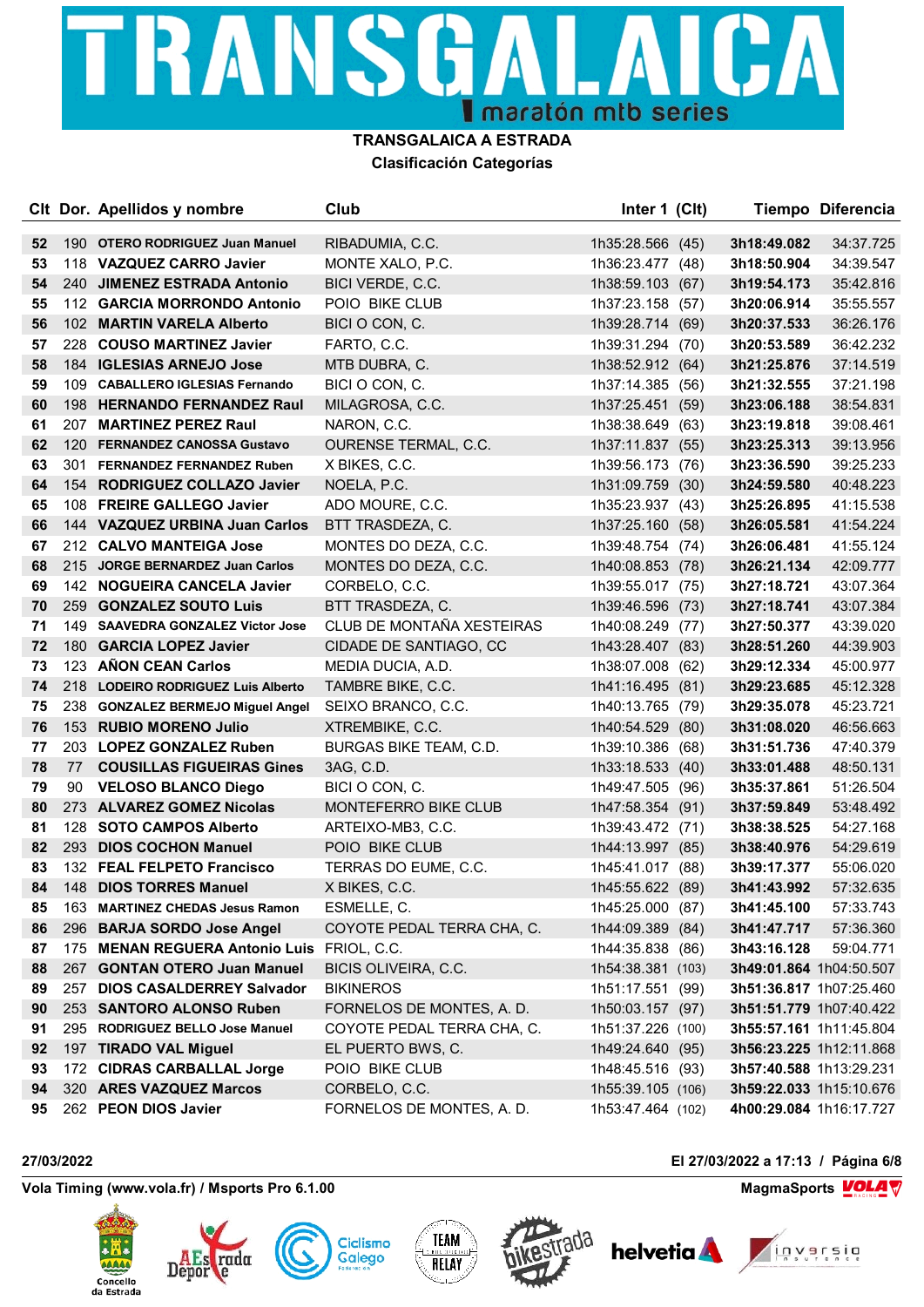## TRANSGA CA  $\blacksquare$   $\blacktriangle$ I maratón mtb series

#### **TRANSGALAICA A ESTRADA Clasificación Categorías**

|                  |         | CIt Dor. Apellidos y nombre           | Club                    | Inter $1$ (Clt)     | Tiempo Diferencia       |
|------------------|---------|---------------------------------------|-------------------------|---------------------|-------------------------|
|                  |         |                                       |                         |                     |                         |
| 96               |         | 272 BUJAN SANTOS Jose Manuel          | TOXO, P.C.              | 1h54:54.277 (104)   | 4h02:51.619 1h18:40.262 |
| 97               |         | 151 GARCIA BATALLA Jose Fernando      | TOXO, P.C.              | 1h49:20.178<br>(94) | 4h02:51.745 1h18:40.388 |
| 98               | 93      | <b>BOTANA BALO Fernando</b>           | OS DO MONTE BRAVO, C.C. | 1h46:55.372<br>(90) | 4h02:53.276 1h18:41.919 |
| 99               |         | 145 CARBALLAL VAZQUEZ Felix           | BTT FENE, C.            | 1h50:44.837<br>(98) | 4h04:33.126 1h20:21.769 |
| 100 <sub>1</sub> |         | 270 JEREZ JABATO David                | BICI VERDE, C.C.        | 1h53:17.011 (101)   | 4h13:24.049 1h29:12.692 |
| 101              | 127     | <b>MAURIZ BARREIRO Marcos</b>         | BTT CASTRO. C.          | 1h58:41.744 (108)   | 4h17:38.633 1h33:27.276 |
|                  | 102 271 | <b>MILLOS COSTAS Francisco Javier</b> | BICI VERDE, C.C.        | 1h59:11.266 (109)   | 4h23:32.535 1h39:21.178 |
|                  |         | 103 324 RODRIGUEZ LOPEZ Cesar         | MONFORTE, C.C.          | 1h56:53.853 (107)   | 4h31:56.393 1h47:45.036 |

### **MASTER 50-60**

| 1              | 13  | <b>LOPEZ CEDRON Francisco Xavier</b>      | MTC TEAM, C.              | 1h20:13.170      | (1)  | 2h39:49.470             |                         |
|----------------|-----|-------------------------------------------|---------------------------|------------------|------|-------------------------|-------------------------|
| $\mathbf{2}$   | 185 | <b>FERNANDEZ RODRIGUEZ Julio</b>          | 2 RUEDAS, C.C.            | 1h26:36.474      | (2)  | 2h59:05.032             | 19:15.562               |
| 3              | 40  | <b>GONZALEZ BASTOS Oscar</b>              | MAIS QUE BICIS, C.C.      | 1h29:36.438      | (4)  | 3h07:11.365             | 27:21.895               |
| 4              | 181 | <b>GARCIA GARCIA Juan Jesus</b>           | CASTROPOL DEPORTE.C.D.B.  | 1h32:18.400      | (6)  | 3h08:22.317             | 28:32.847               |
| 5              | 122 | DA COSTA DINIS Victor Manuel              | CORREDOIRA, P.C.          | 1h33:03.885      | (7)  | 3h08:59.037             | 29:09.567               |
| 6              | 189 | <b>MARNOTES VILLANUEVA Antonio</b>        | MPC TERRAS DE CEA, C.     | 1h29:33.218      | (3)  | 3h09:43.137             | 29:53.667               |
| $\overline{7}$ | 56  | <b>OTERO AMOR Carlos</b>                  | CYCLING TEAM CABAÑAS, C.  | 1h31:02.329      | (5)  | 3h10:28.977             | 30:39.507               |
| 8              | 135 | <b>UCHA PAZ Victor Manuel</b>             | BUEU, C.C.                | 1h36:04.008      | (9)  | 3h14:05.008             | 34:15.538               |
| 9              | 134 | <b>RODRIGUEZ RODRIGUEZ Jose Luis</b>      | MONTE XALO, P.C.          | 1h35:57.805      | (8)  | 3h15:50.466             | 36:00.996               |
| 10             | 292 | <b>FELIPEZ PAZOS Jesus</b>                | LARACHA, C.C.             | 1h37:06.337      | (12) | 3h16:26.827             | 36:37.357               |
| 11             | 124 | <b>BRION TUBIO Carlos</b>                 | RSBIKE.BOIRO, C.C.        | 1h36:58.986      | (11) | 3h19:50.523             | 40:01.053               |
| 12             | 156 | <b>POMBO VIDAL Francisco Javier</b>       | RIBADUMIA, C.C.           | 1h37:44.668      | (13) | 3h22:45.728             | 42:56.258               |
| 13             | 116 | <b>GUTIERREZ CENTENO Oscar Javier</b>     | EL PUERTO BWS, C.         | 1h38:19.062 (14) |      | 3h25:48.461             | 45:58.991               |
| 14             | 258 | RODRIGUEZ GONZALEZ Francisco Jose         | CHANTADINO, C.C.          | 1h42:03.036 (16) |      | 3h30:49.587             | 51:00.117               |
| 15             | 168 | <b>SAMPAYO MENENDEZ Francisco Javie</b>   | MONTES DO DEZA, C.C.      | 1h42:03.297      | (17) | 3h33:39.262             | 53:49.792               |
| 16             | 52  | <b>CASTELO VAZQUEZ Jose Ramon</b>         | CLUB DE MONTAÑA XESTEIRAS | 1h36:54.007      | (10) | 3h36:00.374             | 56:10.904               |
| 17             | 195 | <b>GARCIA VILAS Santiago</b>              | BTT TROTACUMES, C.        | 1h45:18.754 (19) |      | 3h36:32.483             | 56:43.013               |
| 18             | 225 | <b>RUEDA SOAGE Ernesto</b>                | BIKE OU NON VAI, P.C.     | 1h45:37.330      | (20) | 3h37:47.552             | 57:58.082               |
| 19             |     | 312 POMBO VIDAL Xoan Carlos               | RIBADUMIA, C.C.           | 1h47:16.083      | (22) | 3h40:35.866 1h00:46.396 |                         |
| 20             | 313 | <b>MARTINEZ NOVOA Francisco Javie</b>     | ARMENTEIRA E PUNTO, C.    | 1h46:53.554 (21) |      | 3h41:05.799 1h01:16.329 |                         |
| 21             | 278 | <b>CASTRO LAMAS Antonio</b>               | CAMALEONES NARON-BIKE, C. | 1h44:56.688      | (18) | 3h42:23.911 1h02:34.441 |                         |
| 22             |     | 264 FERNANDEZ CASTIÑEIRA Alberto          | CHANTADINO, C.C.          | 1h51:33.360      | (23) | 3h51:51.927 1h12:02.457 |                         |
| 23             | 289 | <b>BARREIRO BLANCO Jose</b>               | SPEEDCROSS, C.            | 1h41:02.014 (15) |      |                         | 3h54:02.589 1h14:13.119 |
| 24             | 235 | <b>CASCUDO RASILLA Alfonso</b>            | MOTO BIKE, P.C.           | 1h56:10.910      | (27) | 3h57:06.273 1h17:16.803 |                         |
| 25             | 157 | <b>GALDO BOGO Miguel Angel</b>            | ESMELLE, C.               | 1h56:02.403 (26) |      | 4h13:15.454 1h33:25.984 |                         |
| 26             | 328 | <b>FARIÑAS GOMEZ Marcos</b>               | XTREMBIKE, C.C.           | 1h59:16.647      | (30) | 4h23:31.983 1h43:42.513 |                         |
| 27             | 288 | <b>LOPEZ ARMESTO Roberto</b>              | MEIRA, C.C.               | 1h59:13.550 (29) |      | 4h31:55.315 1h52:05.845 |                         |
| 28             | 159 | <b>DIOS GARCIA Ricardo</b>                | BTT ULTREIA, C.           | 2h04:24.725      | (31) | 4h34:24.446 1h54:34.976 |                         |
| 29             | 76  | <b>SOTO VAZQUEZ Jorge</b>                 | ESMELLE, C.               | 2h05:20.673 (32) |      | 4h43:08.608 2h03:19.138 |                         |
| 30             |     | 107 GRANDAL FERNANDEZ Antonio ESMELLE, C. |                           | 2h05:58.166      | (33) | 4h43:08.741 2h03:19.271 |                         |

Vola Timing (www.vola.fr) / Msports Pro 6.1.00 **MagmaChanger 2012 12:00 MagmaChanger 2014** W

Depor













**27/03/2022 El 27/03/2022 a 17:13 / Página 7/8**